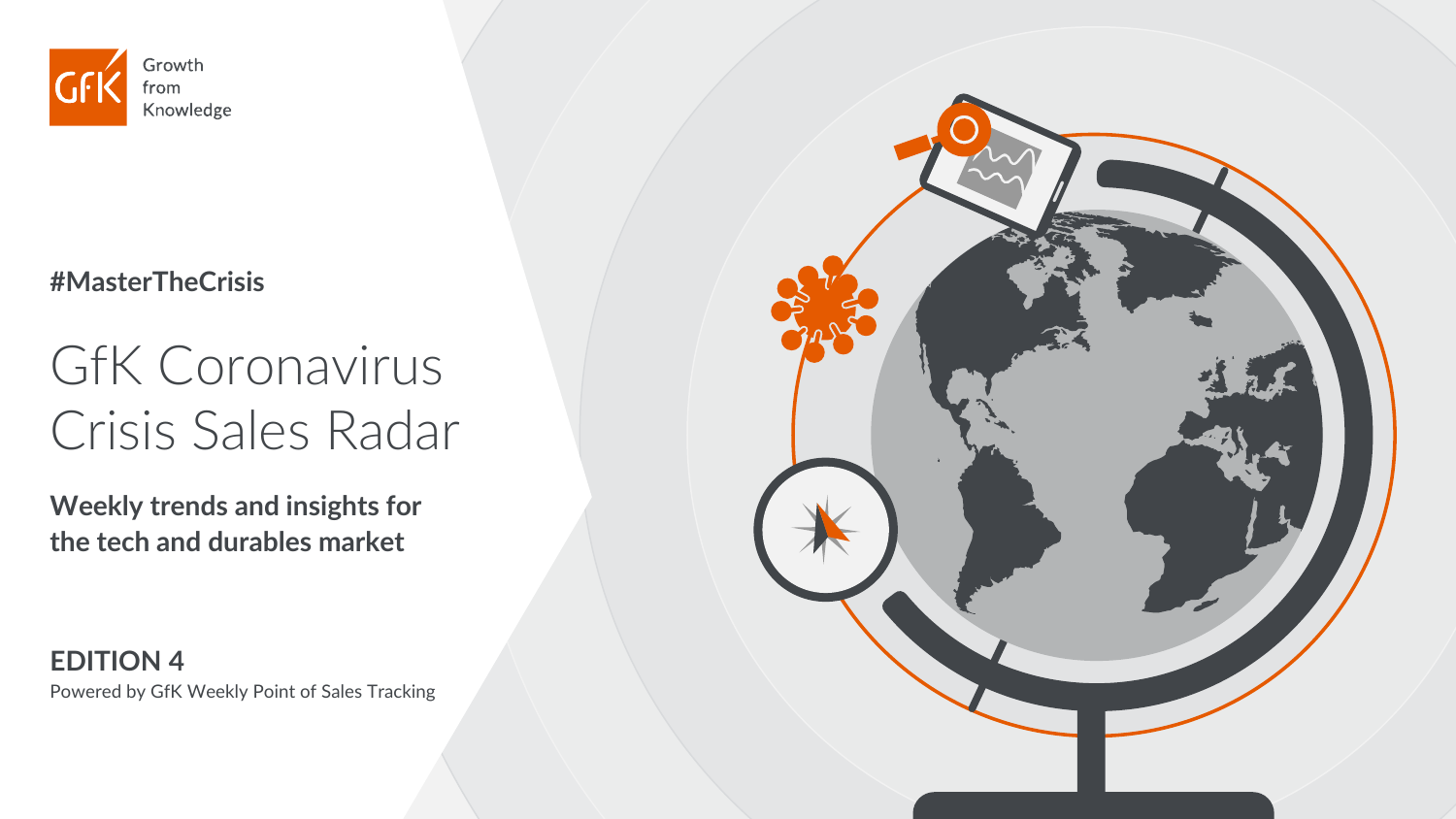## <span id="page-1-0"></span>Weekly retail insights from the Point of Sale: Spotlight on Germany





Retail sales (value EUR) for technical consumer goods (TCG), YoY growth %

Source: GfK Point of Sales Tracking, Germany; Calendar week 1 2019 - 15 2020; Technical consumer goods include: Telecom: Smartphones, headsets - IT: Mobile/Desk computing (excl. Media sticks/boxes), media tablets, monitors, keying devices, pointing devices – Office: Laser and inkjet printers – Consumer Electronics (CE): TVs, audio home systems, soundbars – Major domestic appliances (MDA): Cooling and washing machines – Small domesti appliances (SDA): Vacuum cleaners, shavers, food preparation, dental care, hot beverage makers; Value is in EUR NSP (non-subsidized price) fix, | 1 not included in the analysis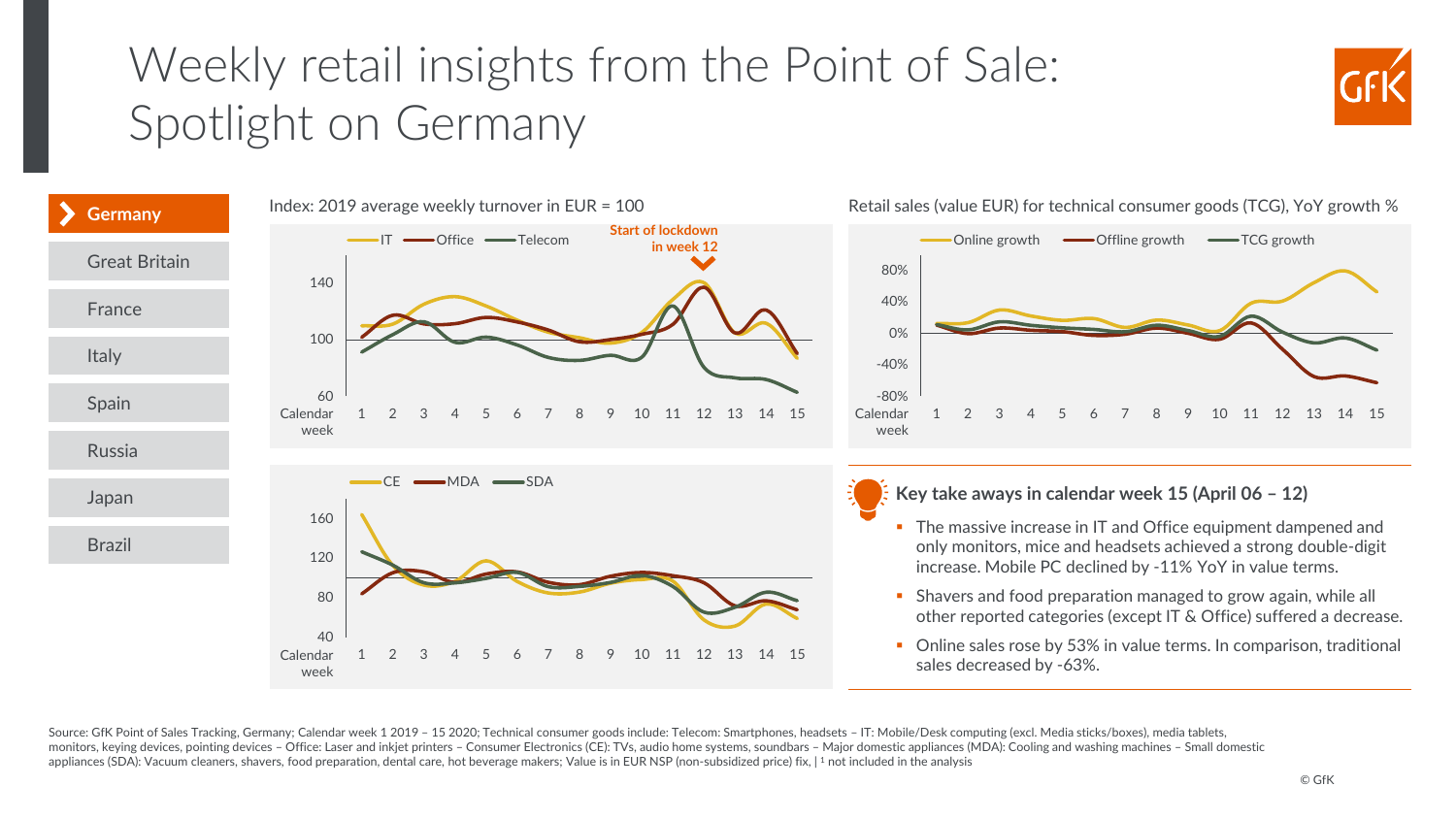#### <span id="page-2-0"></span>Weekly retail insights from the Point of Sale: Spotlight on Great Britain





Source: GfK Point of Sales Tracking, Great Britain; Calendar week 1 2019 - 15 2020; Technical consumer goods include: Telecom: Smartphones, headsets - IT: Mobile/Desk computing (excl. Media sticks/boxes), media tablets, monitors, keying devices, pointing devices – Office: Laser and inkjet printers – Consumer Electronics (CE): TVs, audio home systems, soundbars – Major domestic appliances (MDA): Cooling and washing machines – Small domesti appliances (SDA): Vacuum cleaners, shavers, food preparation, dental care, hot beverage makers; Value is in EUR NSP (non-subsidized price) fix, | 1 not included in the analysis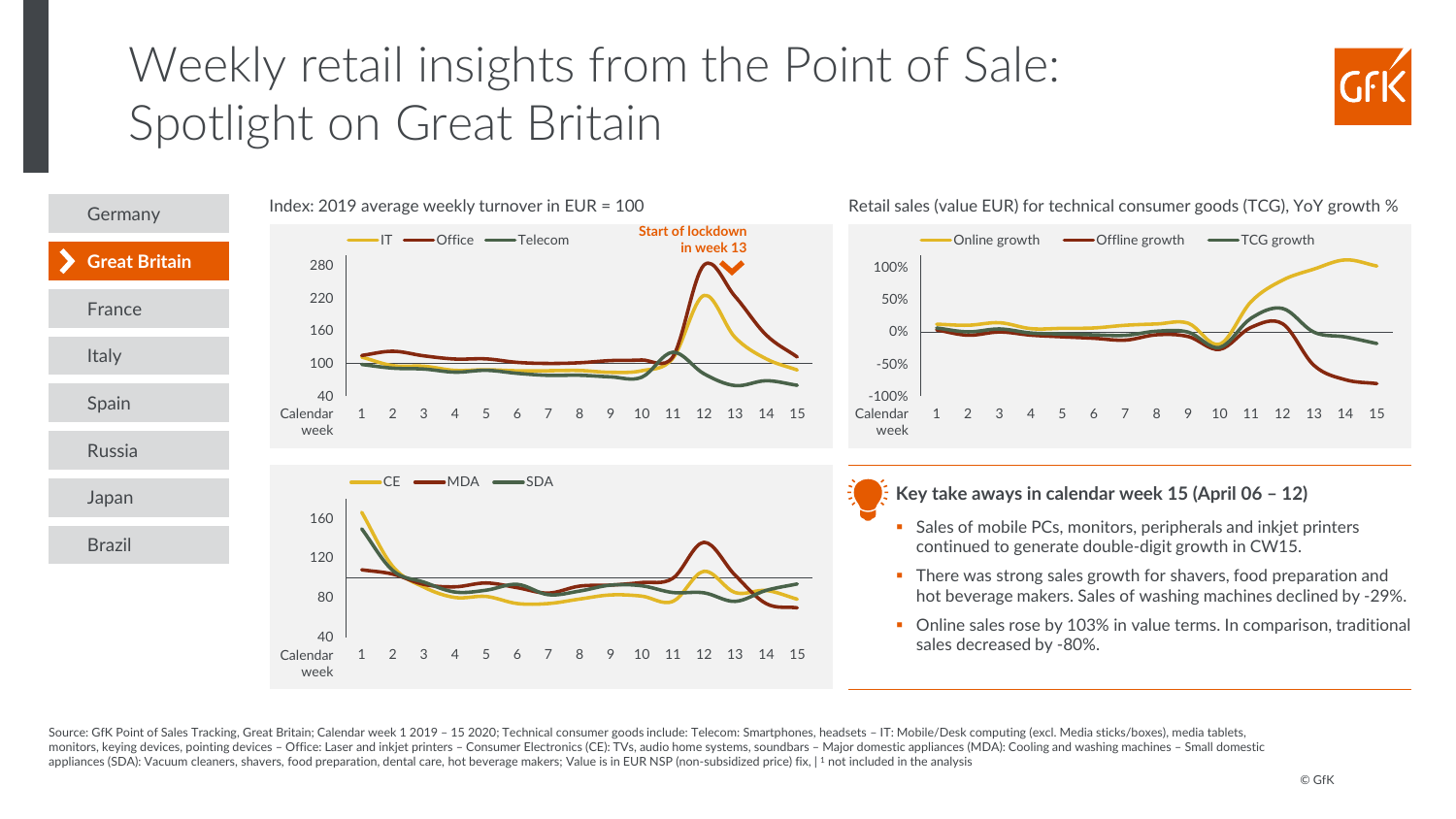## <span id="page-3-0"></span>Weekly retail insights from the Point of Sale: Spotlight on France





Source: GfK Point of Sales Tracking, France; Calendar week 1 2019 - 15 2020; Technical consumer goods include: Telecom: Smartphones, headsets - IT: Mobile/Desk computing (excl. Media sticks/boxes), media tablets, monitors, keying devices, pointing devices – Office: Laser and inkjet printers – Consumer Electronics (CE): TVs, audio home systems, soundbars – Major domestic appliances (MDA): Cooling and washing machines – Small domesti appliances (SDA): Air treatment, vacuum cleaners, shavers, food preparation, dental care, hot beverage makers; Value is in EUR NSP (non-subsidized price) fix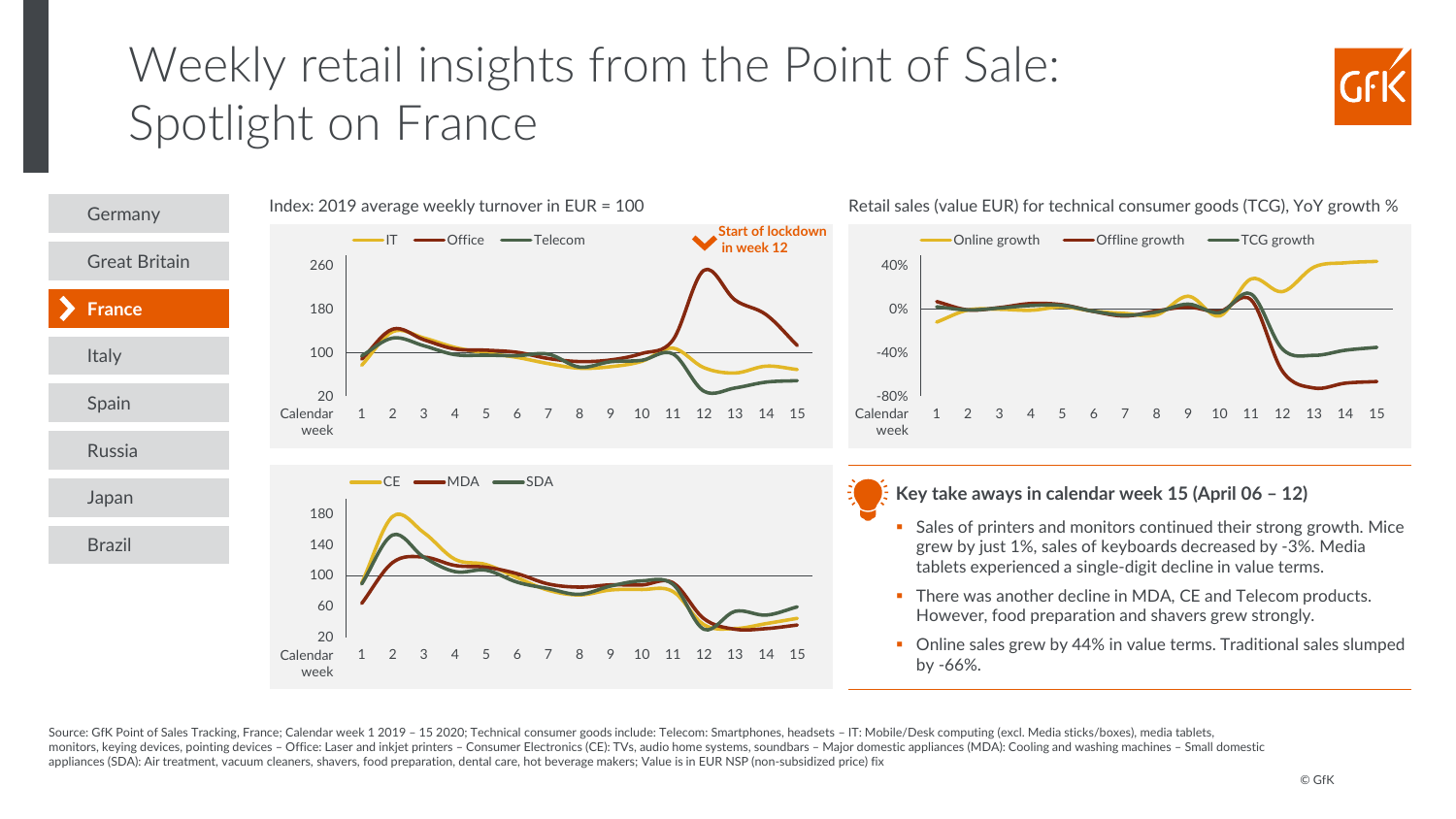## <span id="page-4-0"></span>Weekly retail insights from the Point of Sale Spotlight on Italy





Retail sales (value EUR) for technical consumer goods (TCG), YoY growth %

Source: GfK Point of Sales Tracking, Italy; Calendar week 1 2019 - 15 2020; Technical consumer goods include: Telecom: Smartphones - IT: Mobile/Desk computing (excl. Media sticks/boxes), media tablets - Office: Laser and inkjet printers – Consumer Electronics (CE): TVs, audio home systems, soundbars – Major domestic appliances (MDA): Cooling and washing machines – Small domestic appliances (SDA): Air treatment, vacuum cleaners, shavers, food preparation, dental care, hot beverage makers; Value is in EUR NSP (non-subsidized price) fix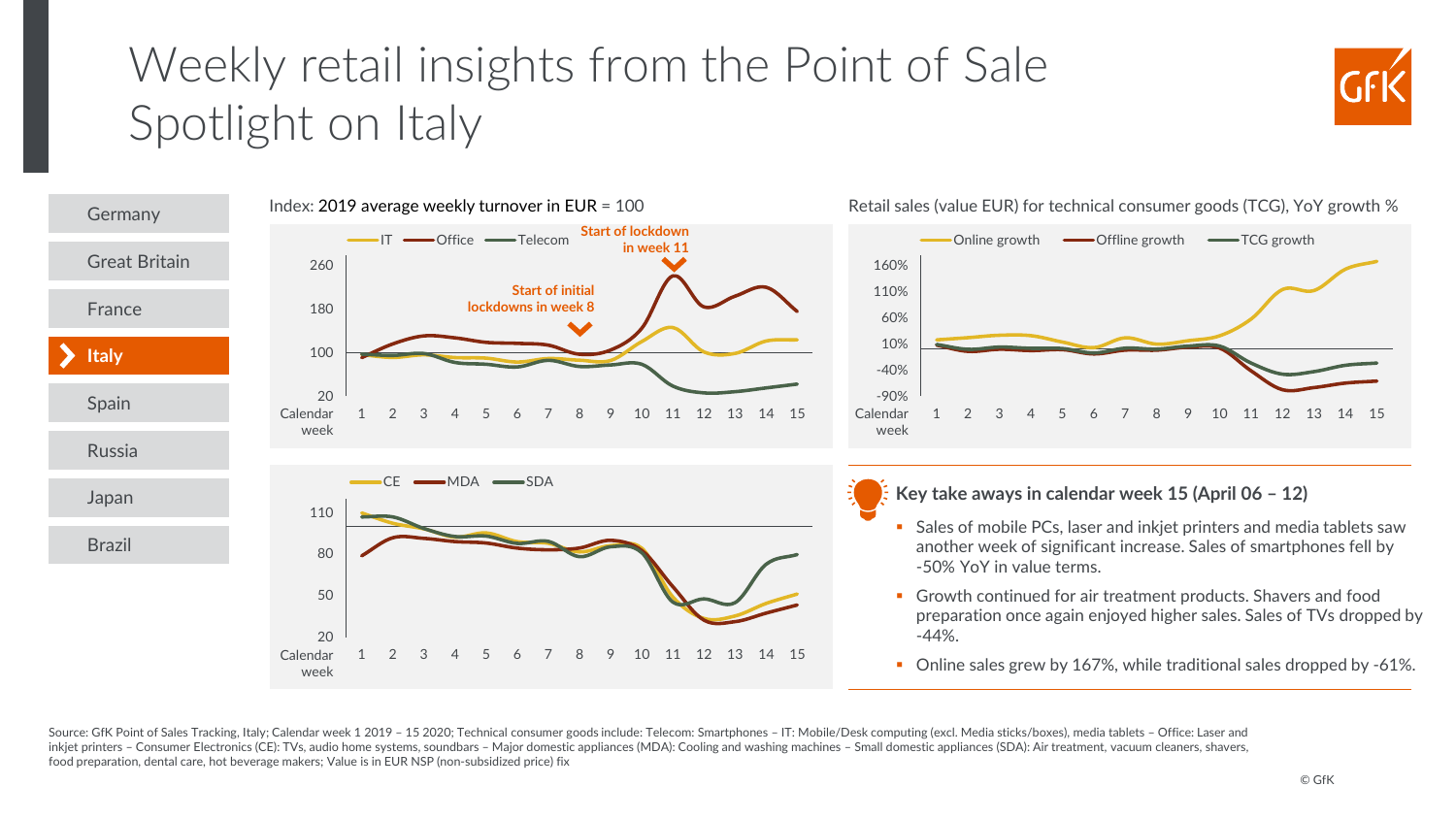## <span id="page-5-0"></span>Weekly retail insights from the Point of Sale: Spotlight on Spain

![](_page_5_Picture_1.jpeg)

![](_page_5_Figure_2.jpeg)

Source: GfK Point of Sales Tracking, Spain; Calendar week 1 2019 - 15 2020; Technical consumer goods include: Telecom: Smartphones - IT: Mobile/Desk computing (excl. Media sticks/boxes), media tablets - Office: Laser and inkjet printers – Consumer Electronics (CE): TVs, audio home systems, soundbars – Major domestic appliances (MDA): Cooling and washing machines - Small domestic appliances (SDA): Air treatment, vacuum cleaners, shavers, food preparation, dental care, hot beverage makers; Value is in EUR NSP (non-subsidized price) fix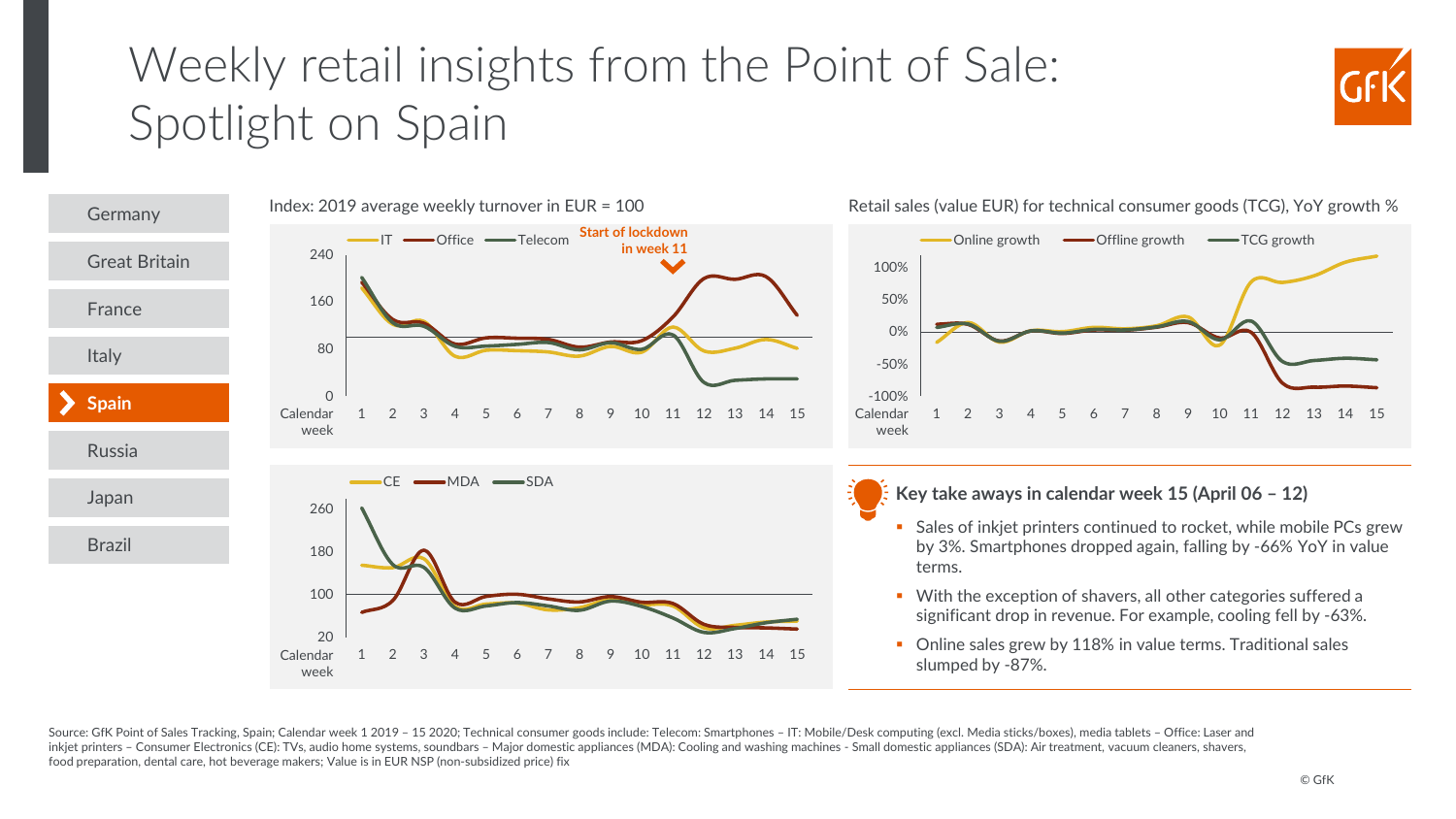#### <span id="page-6-0"></span>Weekly retail insights from the Point of Sale: Spotlight on Russia

![](_page_6_Picture_1.jpeg)

![](_page_6_Figure_2.jpeg)

Retail sales (value EUR) for technical consumer goods (TCG), YoY growth %

Source: GfK Point of Sales Tracking, Japan; Calendar week 1 2019 - 15 2020; Technical consumer goods include: Telecom: Smartphones, headsets - IT: Mobile/Desk computing (excl. Media sticks/boxes), media tablets, monitors, keying devices, pointing devices – Office: Laser and inkjet printers – Consumer Electronics (CE): TVs, audio home systems, soundbars – Major domestic appliances (MDA): Cooling and washing machines - Small domestic appliances (SDA): Air treatment, vacuum cleaners, shavers, food preparation, dental care, hot beverage makers; Value is in EUR NSP (non-subsidized price) fix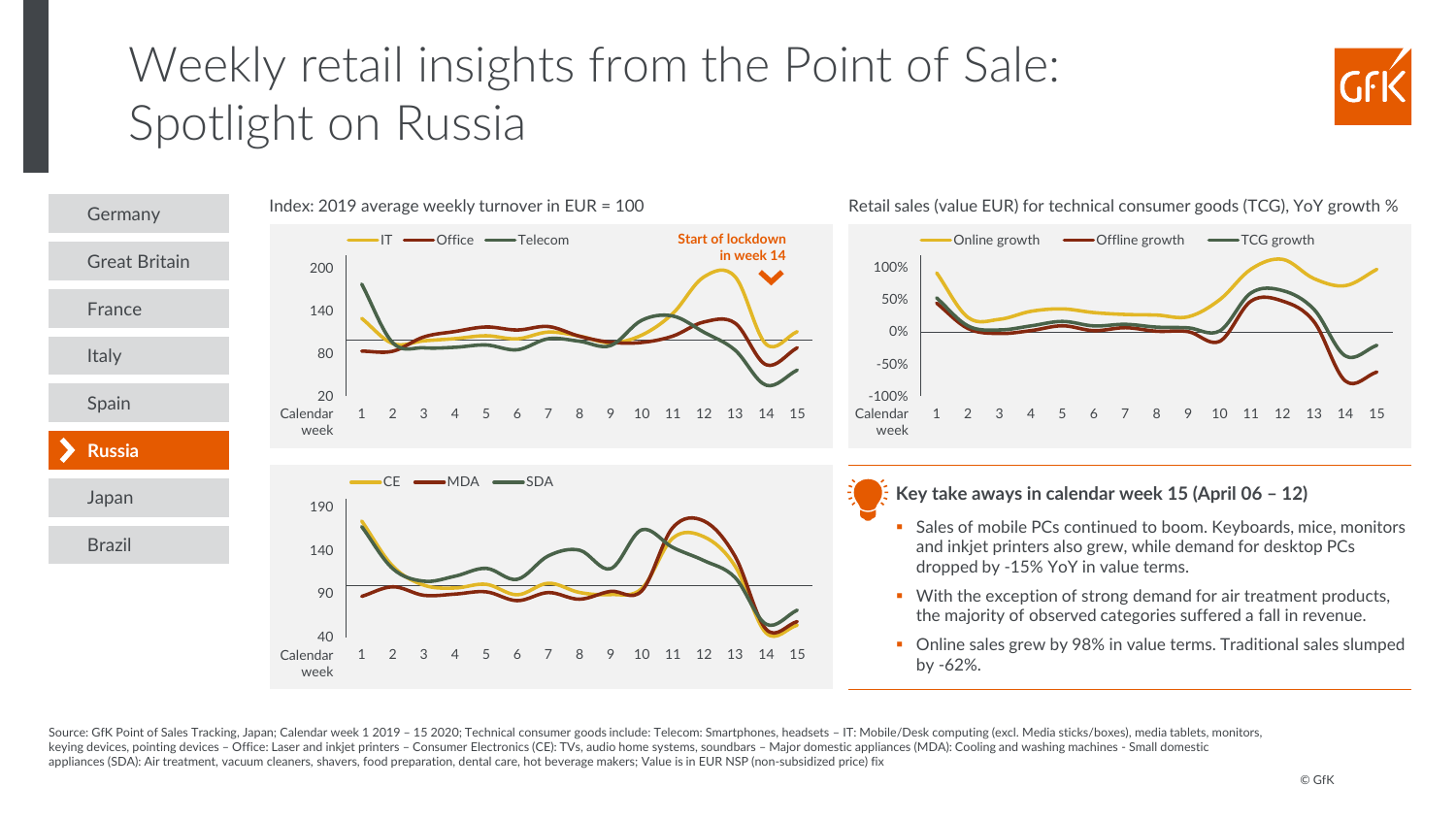## <span id="page-7-0"></span>Weekly retail insights from the Point of Sale: Spotlight on Japan

![](_page_7_Picture_1.jpeg)

![](_page_7_Figure_2.jpeg)

Retail sales (value EUR) for technical consumer goods (TCG), YoY growth %

Source: GfK Point of Sales Tracking, Japan; Calendar week 1 2019 - 15 2020; Technical consumer goods include: Telecom: Smartphones, headsets - IT: Mobile computing, media tablets - Consumer Electronics (CE): TVs, audio home systems, soundbars – Major domestic appliances (MDA): Cooling and washing machines - Small domestic appliances (SDA): Air treatment, vacuum cleaners, shavers, food preparation, dental care, hot beverage makers; Value is in EUR NSP (non-subsidized price) fix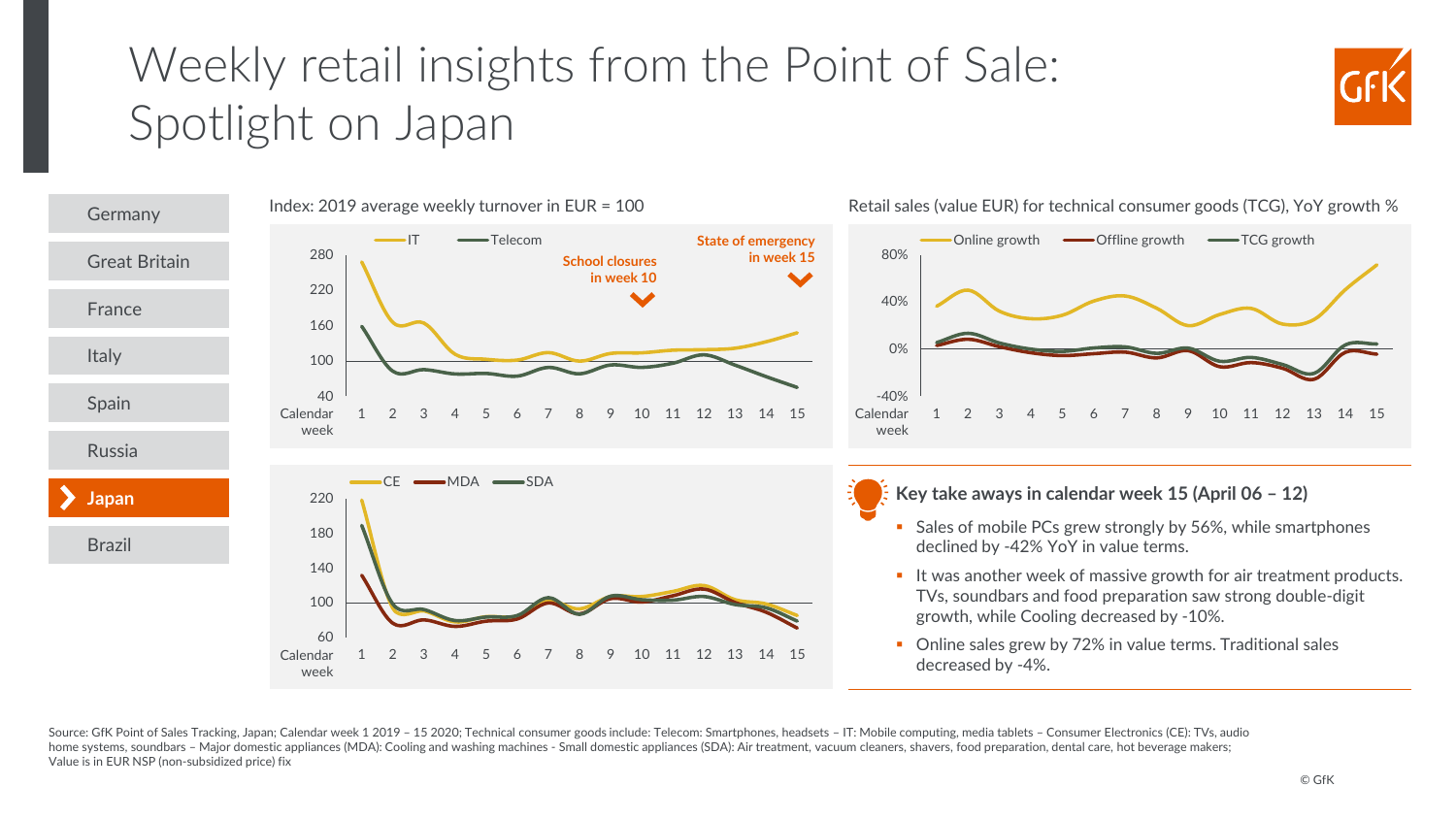## <span id="page-8-0"></span>Weekly retail insights from the Point of Sale: Spotlight on Brazil

![](_page_8_Picture_1.jpeg)

![](_page_8_Figure_2.jpeg)

Source: GfK Point of Sales Tracking, Brazil; Calendar week 1 2019 – 15 2020; Technical consumer goods include: Telecom: Smartphones – IT: Mobile/Desk computing (excl. Media sticks/boxes), media tablets – Office: Laser and inkjet printers – Consumer Electronics (CE): TVs, audio home systems – Major domestic appliances (MDA): Cooling and washing machines - Small domestic appliances (SDA): Vacuum cleaners, shavers, food preparation, hot beverage makers; Value is in EUR NSP (non-subsidized price) fix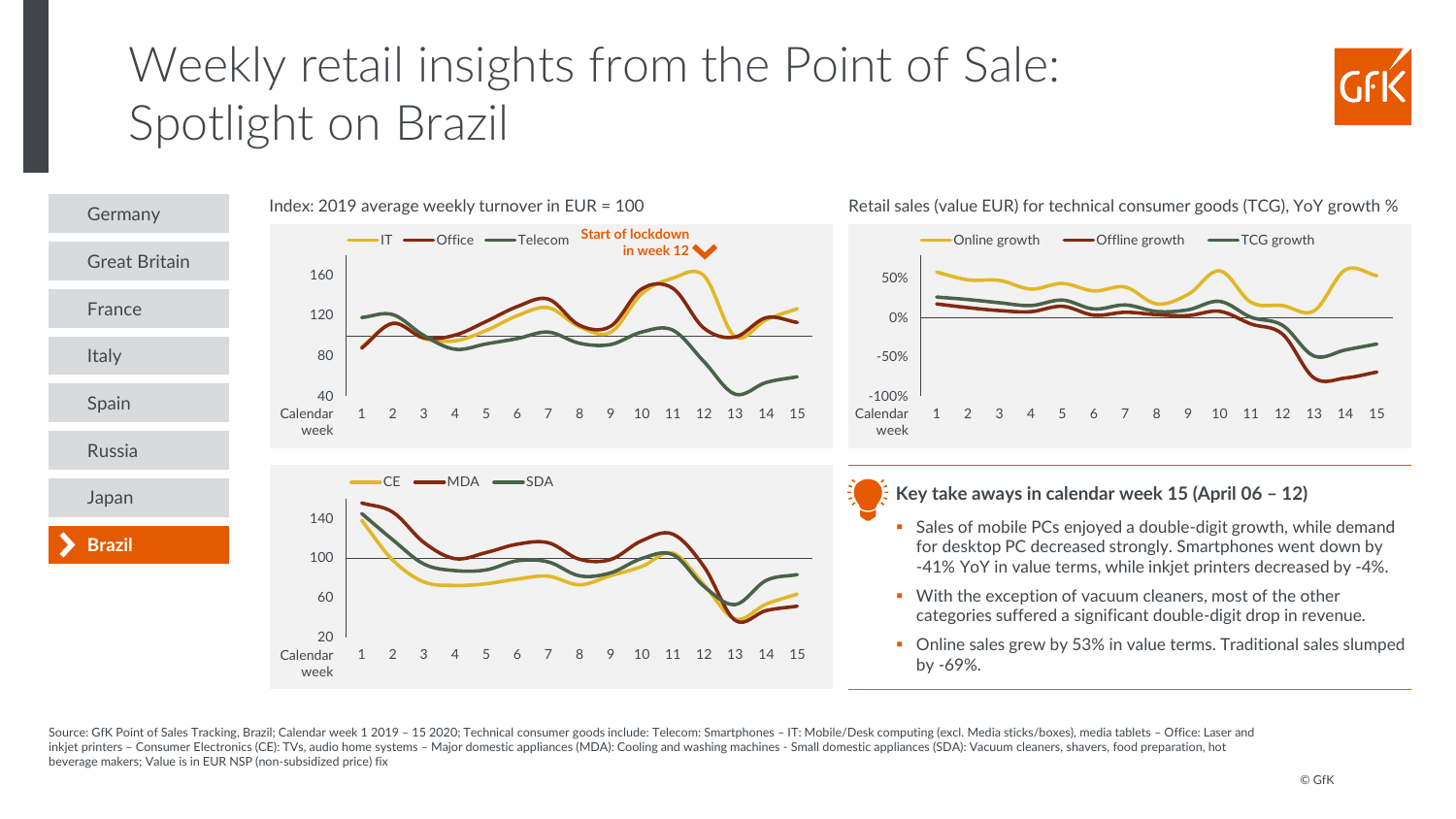#### <span id="page-9-0"></span>Navigate complex decisions with hard facts

#### Rely on hard facts to steer through turbulent times: Covid-19

This crisis is impacting your business in many and unexpected ways. In a constantly evolving situation such as this, you need reliable, accurate and timely data to inform your tactical decision-making.

Our POS Market Intelligence reveals what is selling, where, when and for how much. We provide weekly fact-based sales insights into the impact of the crisis on your performance as well as that of your competitors'.

[Learn how we can support](https://www.gfk.com/products-a-z/covid-19-proposition/) you

![](_page_9_Figure_5.jpeg)

![](_page_9_Picture_6.jpeg)